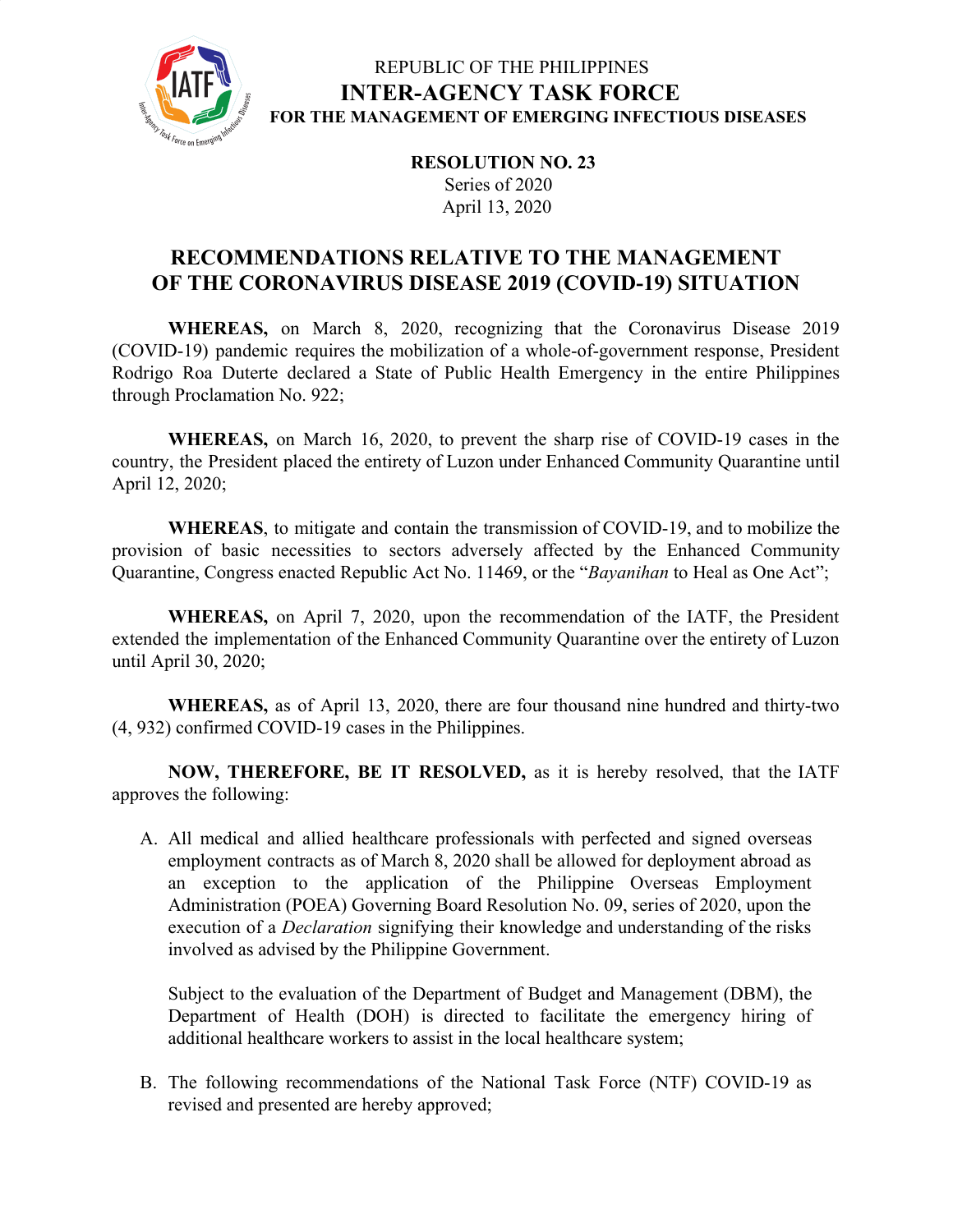

- 1. Designating the Chairperson of the Metro Manila Development Authority and the Chief Minister of the Bangsamoro Autonomous Region in Muslim Mindanao as chair of the Regional Task Force in their respective regions as established pursuant to IATF Resolution No. 16, series of 2020. For all other regions, the Office of Civil Defense through its regional offices shall act as chair; and
- 2. Establishing a Sub-Task Group (STG) for the Repatriation of Overseas Filipino Workers (OFWs) under the NTF Task Group on Response Operations to facilitate and implement the mandatory fourteen-day facility quarantine requirement of all repatriated OFWs, whether sea-based or land-based. For this purpose, a one-stop-shop shall be established and maintained at the port of entry. The STG shall be composed of the Department of Transportation (DOTr) as chair the Overseas Workers Welfare Administration (OWWA) as co-chair, and the DOLE, DOH, the Department of Foreign Affairs (DFA), the Department of the Interior and Local Government (DILG), the Philippine National Police, the Department of Tourism (DOT), , the Philippine Coast Guard (PCG), the Bureau of Quarantine (BOQ), and such other agencies as may be determined by the NTF, as members.

The Department of Health is hereby directed to update its guidelines for this purpose.

- C. Pursuant to the updated guidelines of DOH on the classification of individuals for the surveillance and management of the COVID-19 health event, all agencies and Local Government Units (LGUs) are directed to apply said classification in all subsequent issuances related to COVID-19, as well as to update existing issuances in accordance therewith;
- D. The evaluation tool for the assessment of the demographic vulnerabilities of communities to the COVID-19 health event, as presented by the Commission on Population (POPCOM), is hereby adopted. LGUs, including the BARMM, are enjoined to implement such tool to assess communities in their respective jurisdictions, subject to guidelines as may be jointly issued by the DOH, DILG, National Economic and Development Authority (NEDA), and the POPCOM;
- E. The Philippine Embassy in Kuala Lumpur is directed to coordinate with the Sabah National Security Council (SNSC) for the requested return of stranded thirty-eight (38) Malaysian nationals to Sandakan. In the meantime, the DFA is directed to submit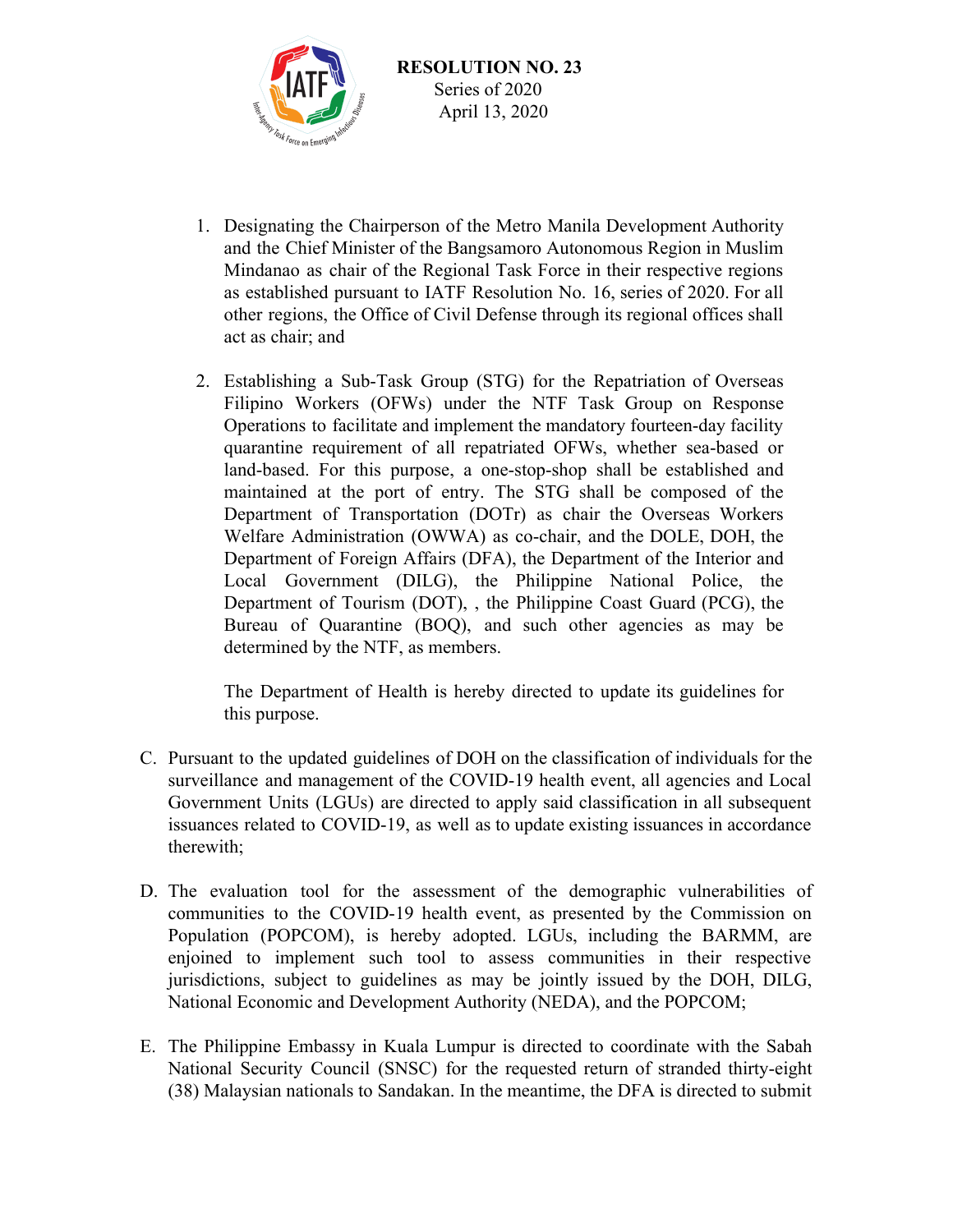

the information of the Malaysian nationals to the National Intelligence Coordinating Agency (NICA); and

F. The Interim Guidelines for the Granting of Special Authorization for the Limited Practice of Medical Graduates as presented by the DOH is hereby adopted. *Provided,* that special authorizations shall only be issued as a last resort. *Provided, further,* that any authorization shall only be effective for the duration of the State of Public Health Emergency in the Philippines unless earlier withdrawn by the IATF upon recommendation of the DOH.

**APPROVED** during the 23rd Inter-Agency Task Force Meeting, as reflected in the minutes of the meeting, held this 13th of April, 2020 *via* video conference.

#### **FRANCISCO T. DUQUE III**

Secretary, Department of Health

# **EDUARDO M. AÑO**

Secretary, Department of the Interior and Local Government

# **BERNADETTE ROMULO-PUYAT**

Secretary, Department of Tourism

#### **SILVESTRE H. BELLO III**

Secretary, Department of Labor and Employment

## **MENARDO I. GUEVARRA**

Secretary, Department of Justice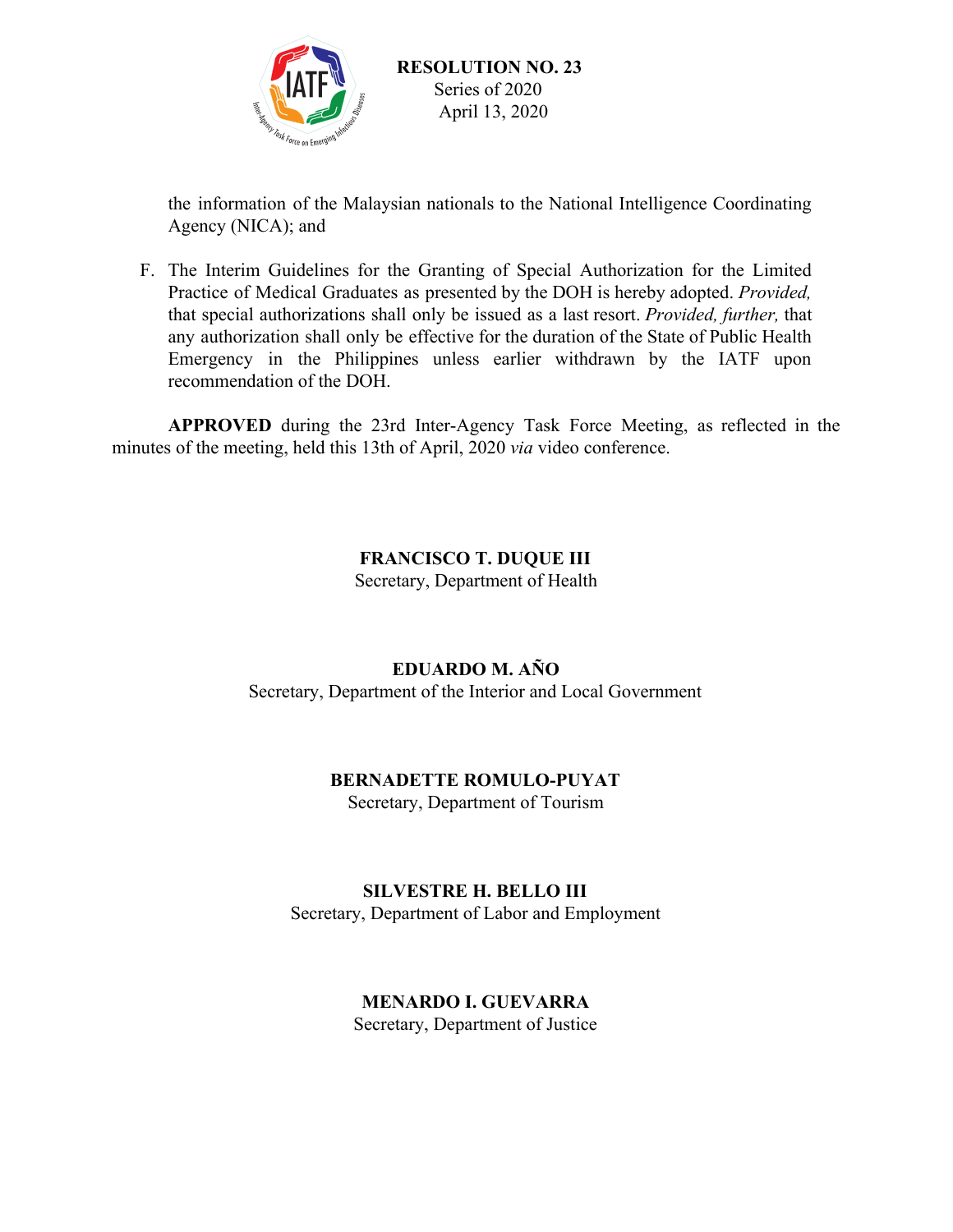

#### **GREGORIO B. HONASAN II**

Secretary, Department of Information and Communications Technology

#### **TEODORO LOCSIN, JR.**

Secretary, Department of Foreign Affairs

# **ARTEMIO U. TUAZON**

Undersecretary, Department of Transportation

*Conforme***:**

# **KARLO ALEXEI B. NOGRALES**

Cabinet Secretary, Cabinet Secretariat of the Philippines

## **HERMOGENES C. ESPERON**

Secretary, National Security Council

## **CARLITO G. GALVEZ JR.**

Secretary, Office of the Presidential Adviser on the Peace Process

## **JOSE RUPERTO MARTIN M. ANDANAR**

Secretary, Presidential Communications Operations Office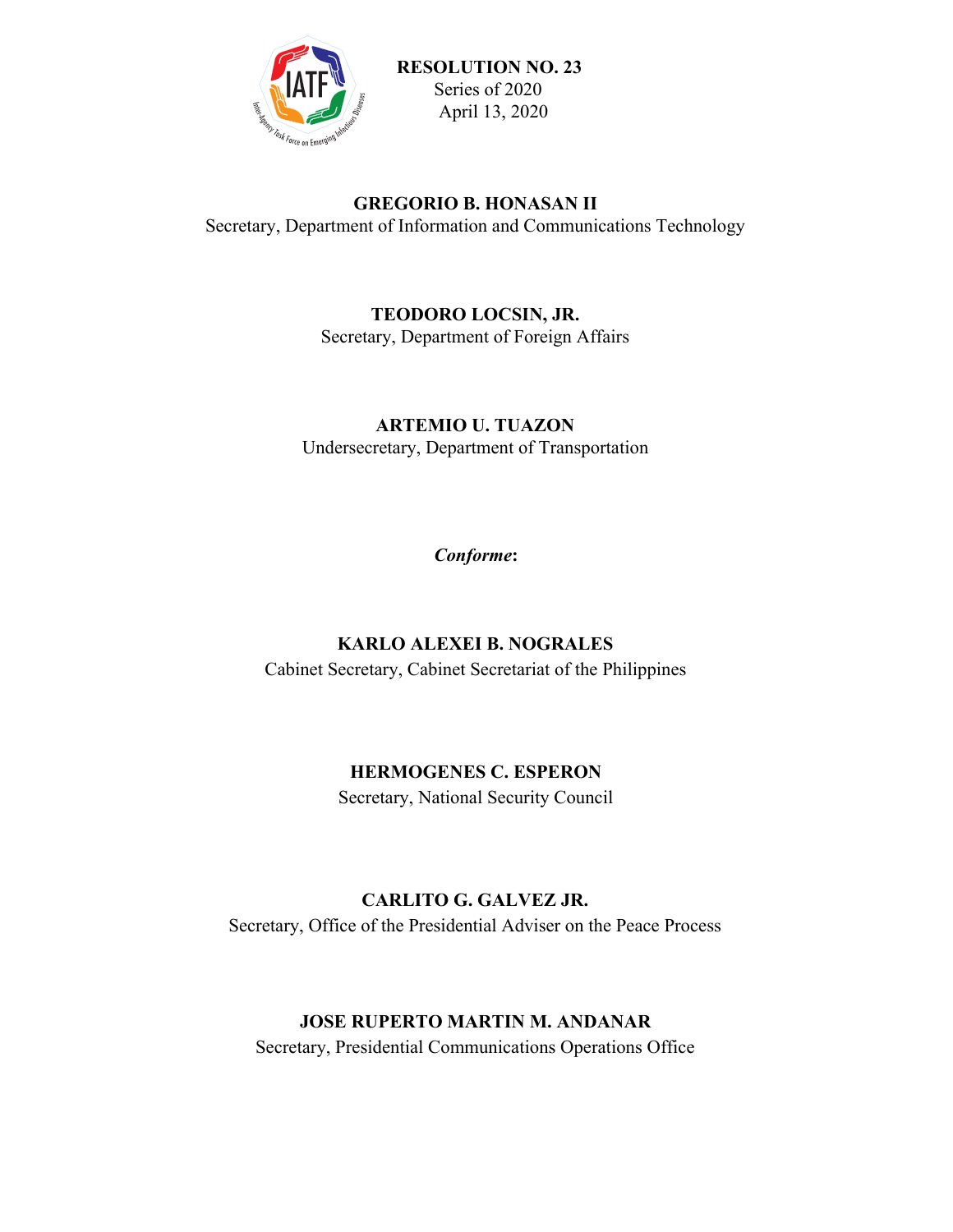

## **RAMON M. LOPEZ**

Secretary, Department of Trade and Industry

## **WILLIAM D. DAR**

Secretary, Department of Agriculture

## **ROY A. CIMATU**

Secretary, Department of Environment and Natural Resources

## **LEONOR M. BRIONES**

Secretary, Department of Education

# **DELFIN N. LORENZANA**

Secretary, Department of National Defense

# **ADORACION M. NAVARRO**

Undersecretary, National Economic and Development Authority

# **BAYANI H. AGABIN**

Undersecretary, Department of Finance

# **DANILO G. PAMONAG**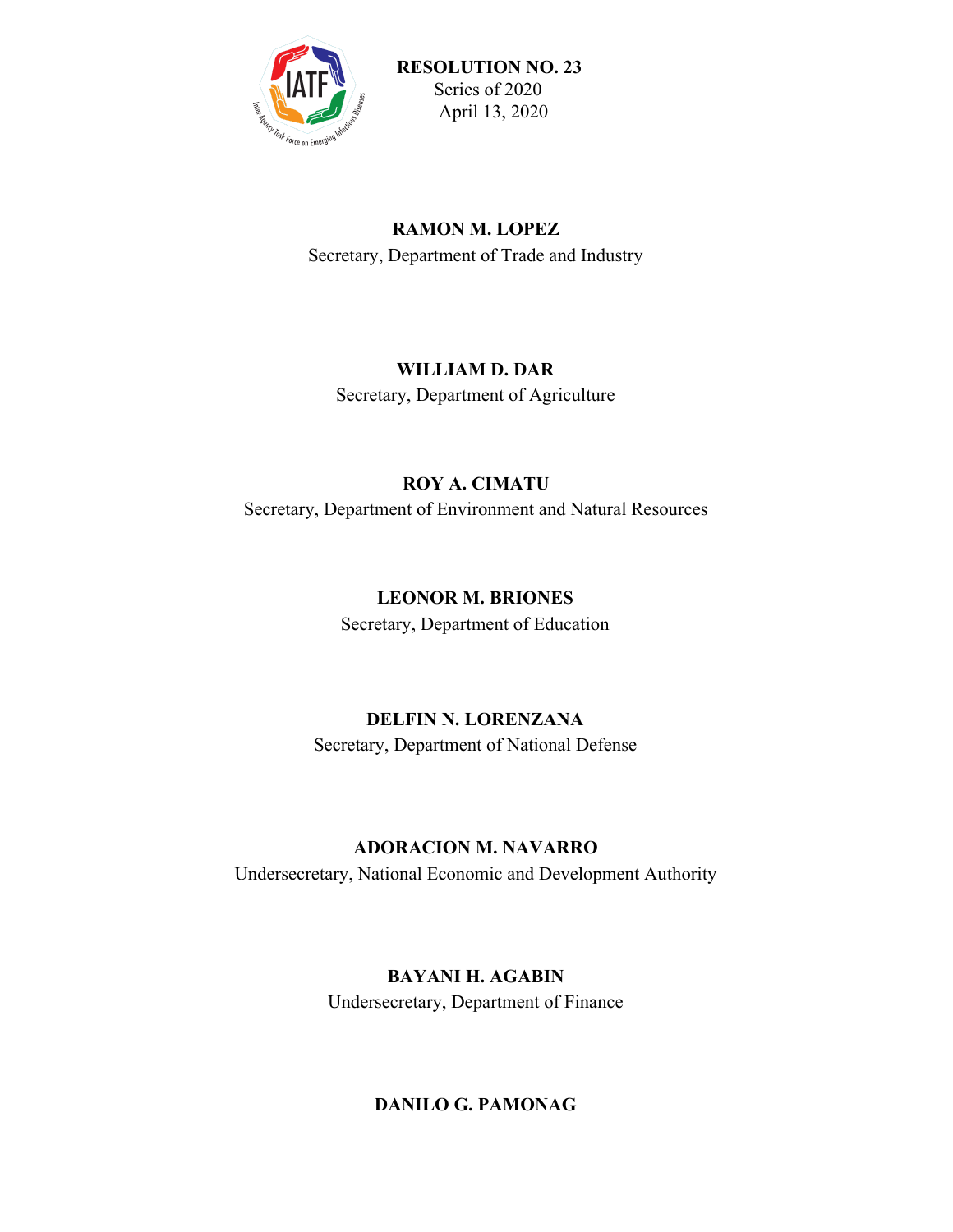

Undersecretary, Department of Social Welfare and Development

#### **RICARDO P. BERNABE III**

Undersecretary, Office of the Executive Secretary

## **DARREN L. SALIPSIP**

Assistant Secretary, Office of the Chief Presidential Legal Counsel

## **ROLANDO U. TOLEDO**

Assistant Secretary, Department of Budget and Management

## **RICARDO B. JALAD**

Administrator, Office of the Civil Defense

## **ARCHIE FRANCISCO F. GAMBOA**

Chief, Philippine National Police

# **FELIMON T. SANTOS, JR.**

Chief of Staff, Armed Forces of the Philippines

## **JOEL S. GARCIA**